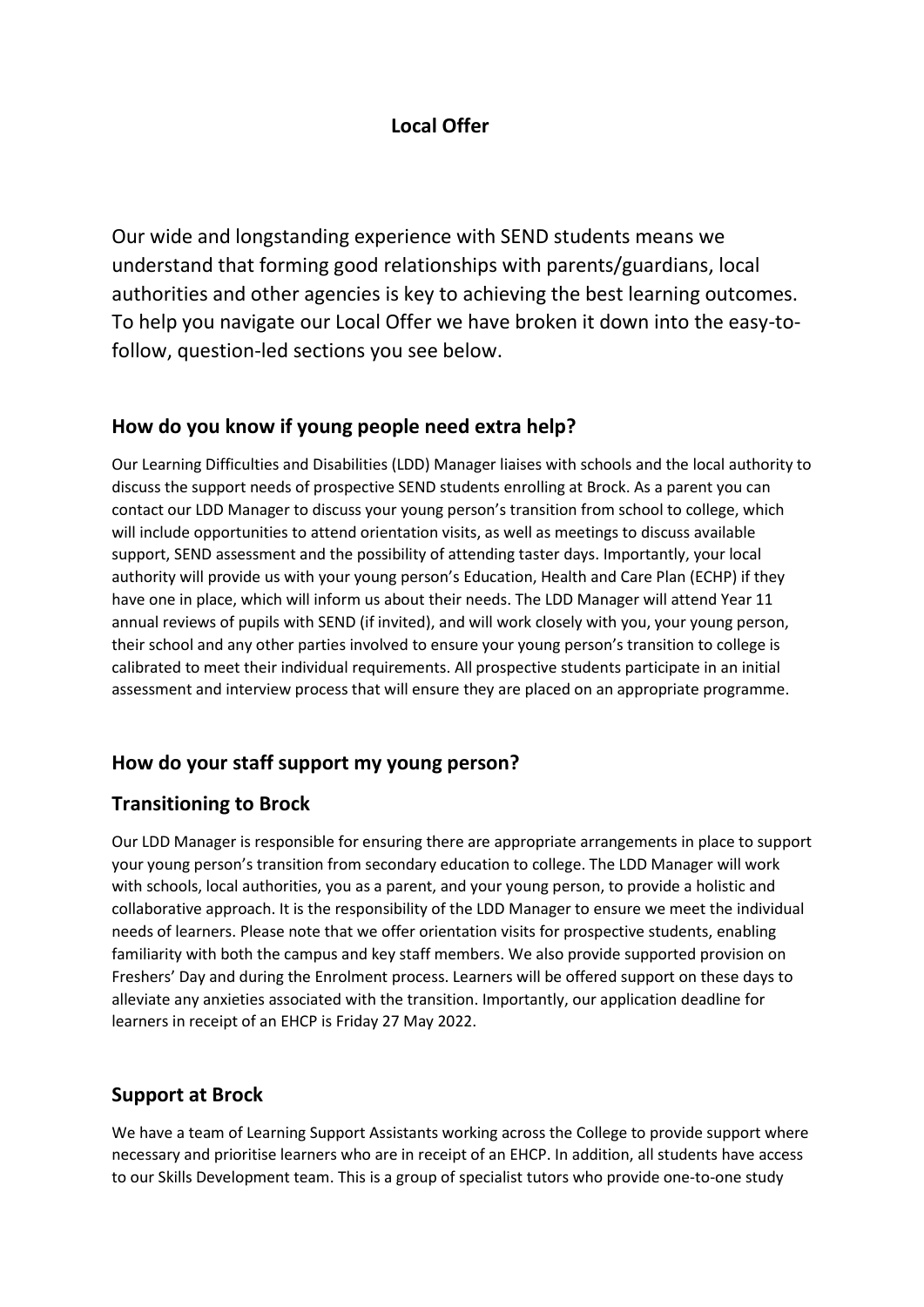skills support. The team covers A Levels, Vocational courses, and Maths and English GCSE/Functional Skills. They also ensure any special exam arrangements are in place if deemed necessary.

### **How will the curriculum be matched to my young person's needs?**

Bespoke Study Programmes may be created around your young person to ensure all support needs are met. This may include Speech and Language Therapy (SaLT) and learning independent living skills where appropriate. SEND students may also follow a differentiated curriculum. Indeed, all teachers are required to differentiate their teaching to meet the specific needs of students in their groups. Furthermore, they must identify how they meet those needs through their planning and teaching. Please note that we are unable to offer distance learning to young people who are unable to attend campus.

## **How will I know how my young person is doing?**

Subject teachers and Student Support Managers (SSMs) will be your first point of contact should you wish to discuss your young person's progress. If you have a specific concern, you should contact the LDD Manager, whose contact details are listed at the end of this document. Importantly, you will receive regular Progress Checks from the College and be able to attend Parents' Evenings where you will be able to discuss progress with teachers.

# **What support will there be for my young person's overall wellbeing?**

# **Teachers and SSMs**

Subject teachers and SSMs will be happy to discuss the overall wellbeing of your young person and will arrange a meeting with you and your young person whenever appropriate. Meetings will cover any concerns you have regarding attendance and/or engagement. Meanwhile, SSMs support any learner wishing to progress to university. They provide independent advice and guidance around Higher Education course options and support students with their UCAS applications. All students are expected to attend tutorials with their SSM. These represent a key component of any learner's Study Programme. Among other things, tutorials enable us to disseminate information regarding progression, exams, support, safeguarding and current affairs.

# **Levels of concern**

The College operates a colour-coded system to denote levels of concern regarding a student's wellbeing - Green, Amber, Red, Purple. All students begin their studies on Green, which means there are no concerns. This status may then escalate through the colours, all the way to Purple, which signifies significant concern. If we are concerned about the attendance and/or progression of a student in receipt of an EHCP and their place is considered at risk, the LDD Manager will inform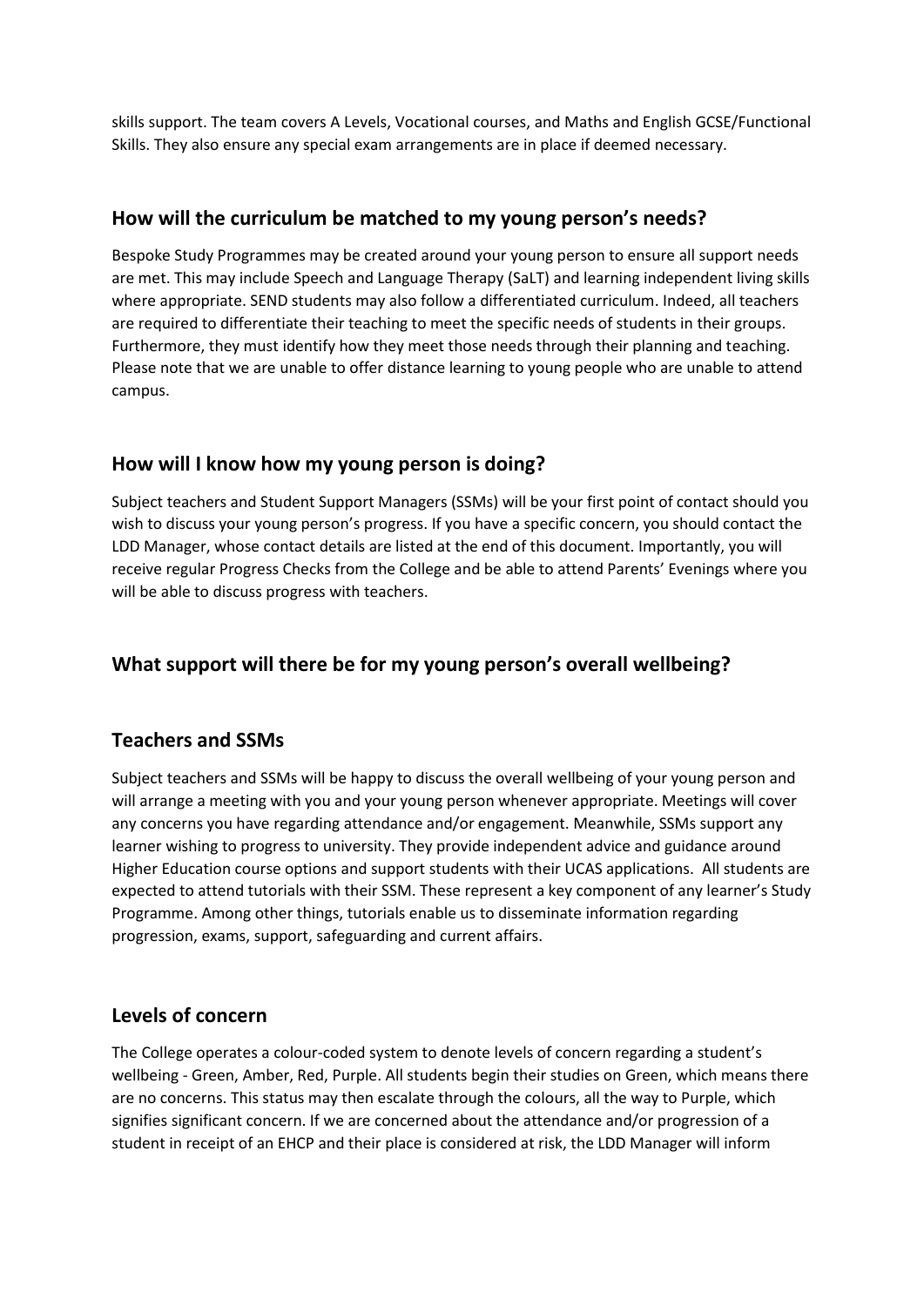parents, the local authority and any other agencies providing support. There will also be an Interim Review.

## **Other support staff**

Our Intensive Support and Safeguarding Officer is the allocated member of staff supporting lookedafter young people, care leavers, young carers and those who live independently. The Officer also oversees the wellbeing of students with mental health needs.

We operate a Blue Star system to identify students with intensive support needs. This uses a coordinated approach that promotes success for students who have medical, emotional, financial and/or behavioural needs that affect their education and/or social inclusion. Our experience tells us that such students may require intense and frequent support to remove barriers that may interfere with the achievement of educational goals.

We also provide an underpinning universal support system that is maintained by SSMs, Progress Managers and academic staff to optimise achievement. Allocated members of the Intensive Support team liaise with relevant external agencies to ensure we continue to provide individuals the appropriate level of support. The Intensive Support team comprises the following members of staff: Pastoral and Welfare Manager, Intensive Support Officer, Learning Difficulties and Disabilities Manager, College Nurse, College Counsellor, Finance and Welfare Officer, Emotional Wellbeing Officer, Student Liaison Officers, Security Officers, and a Student Liaison & Wellbeing Support Officer.

Please note that our College Nurse can administer certain medicines and can securely store personal medication at our Medical Room. Please contact the College Nurse on the number provided at the end of this document to discuss any medicines.

College Counsellors provide a confidential counselling service and are there to help with life's unexpected issues. They are experts in helping explore ways to overcome problems and offer tools to enable students to move forward.

### **Our obligations**

Brockenhurst College has a statutory and moral duty to ensure it functions with a view to safeguarding and promoting the welfare of young people and vulnerable adults accessing education, training and other activities at college. This includes the Prevent Duty, which is a government initiative designed to ensure all students and staff are protected from the risks of radicalisation.

### **Annual reviews**

The LDD Manager and Head and Curriculum for Foundation Studies, along with teachers and learning assistants, undertake annual reviews for young people that are in receipt of an EHCP. This will provide both you and your young person with the opportunity to discuss how things are going and to review support if necessary. Invitations to participate will be sent to external agencies providing support where relevant.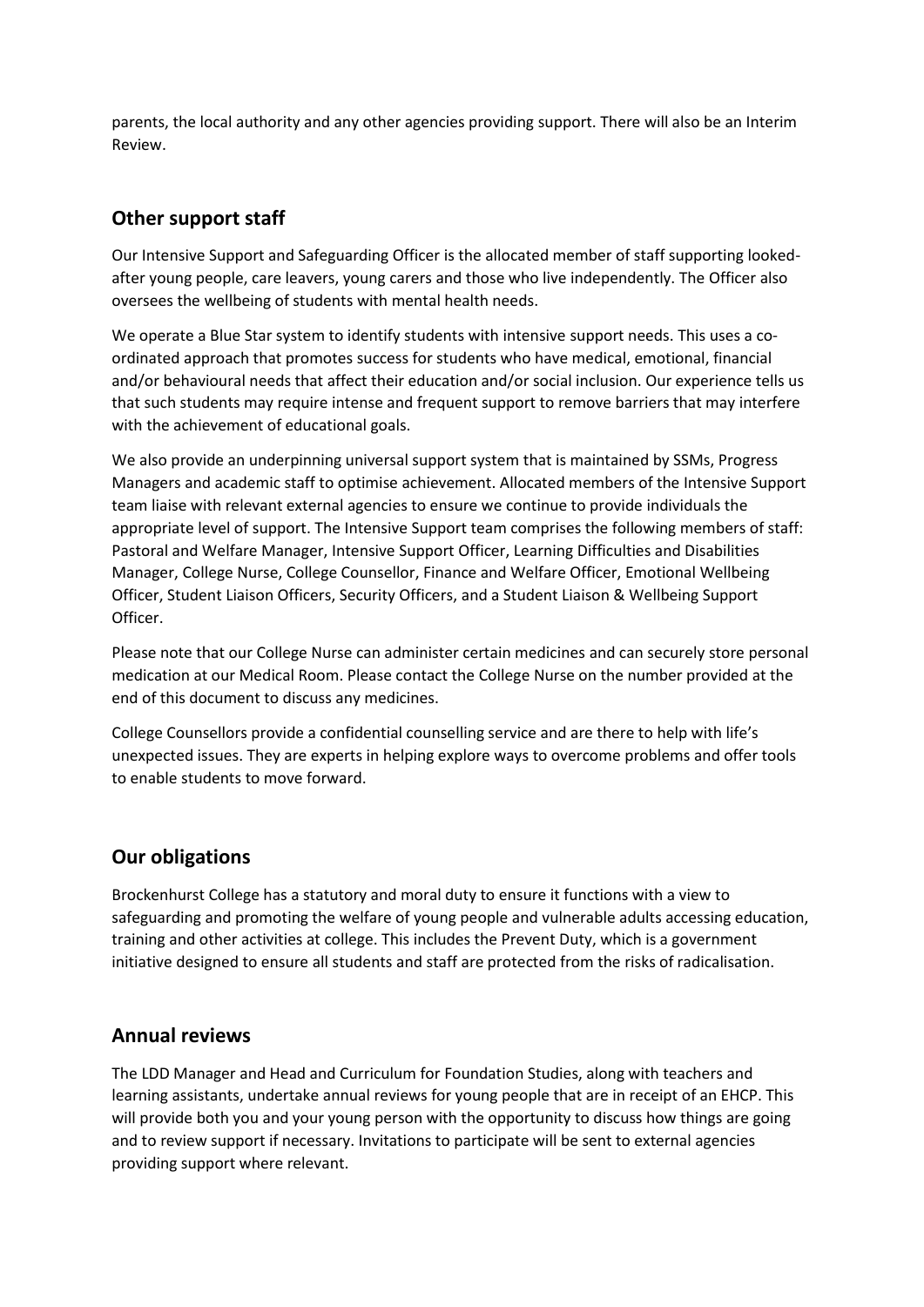## **Inspiration Room**

Our Inspiration Room is a space that students in receipt of an EHCP can access if feeling overwhelmed. It is staffed by a member of our Learning Support team for learners on a mainstream programme from 9:00am until 4:20pm, five days a week, including break and lunchtimes. Students may use this facility during these times if we deem that there is a need for an additional space to be provided. This facility is not accessible to all learners.

### **What specialist services and expertise are available?**

All Learning Support staff are expected to undertake a Level 2/3 qualification in supporting teaching and learning if they do not already hold one. In addition to this qualification, the Learning Support team are provided with specialist training during the academic year from both external and internal trainers. The LDD Manager liaises with Specialist Teacher Advisors within local authorities to support students and deliver training to staff.

# **What training do staff supporting young people with SEND and Disabilities have?**

All teaching staff are qualified teachers or working towards becoming qualified, and our Learning Support team members receive individualised training annually. Training sessions include specialist teacher advisors attending the College to deliver speech, language & communication, and hearing & visual impairment training. In addition, specific training is arranged to help support students with Asperger's syndrome.

### **How will my young person be included in activities including trips?**

Brockenhurst College is an inclusive education setting, and every effort is made to include students in activities relevant to their course and curriculum. This inclusion is achieved through the support of a learning assistant. Support is arranged on the basis of individual need.

### **How accessible is Brockenhurst College?**

Brockenhurst College is fully wheelchair accessible. There are six toilets with enhanced accessibility across our campus, one of which has showering facilities and two rise and fall beds with hoist facilities. Meanwhile, The Lodge is a mocked-up domestic dwelling where students can learn independent living skills using rise/fall appliances so they can be assessed for independent living.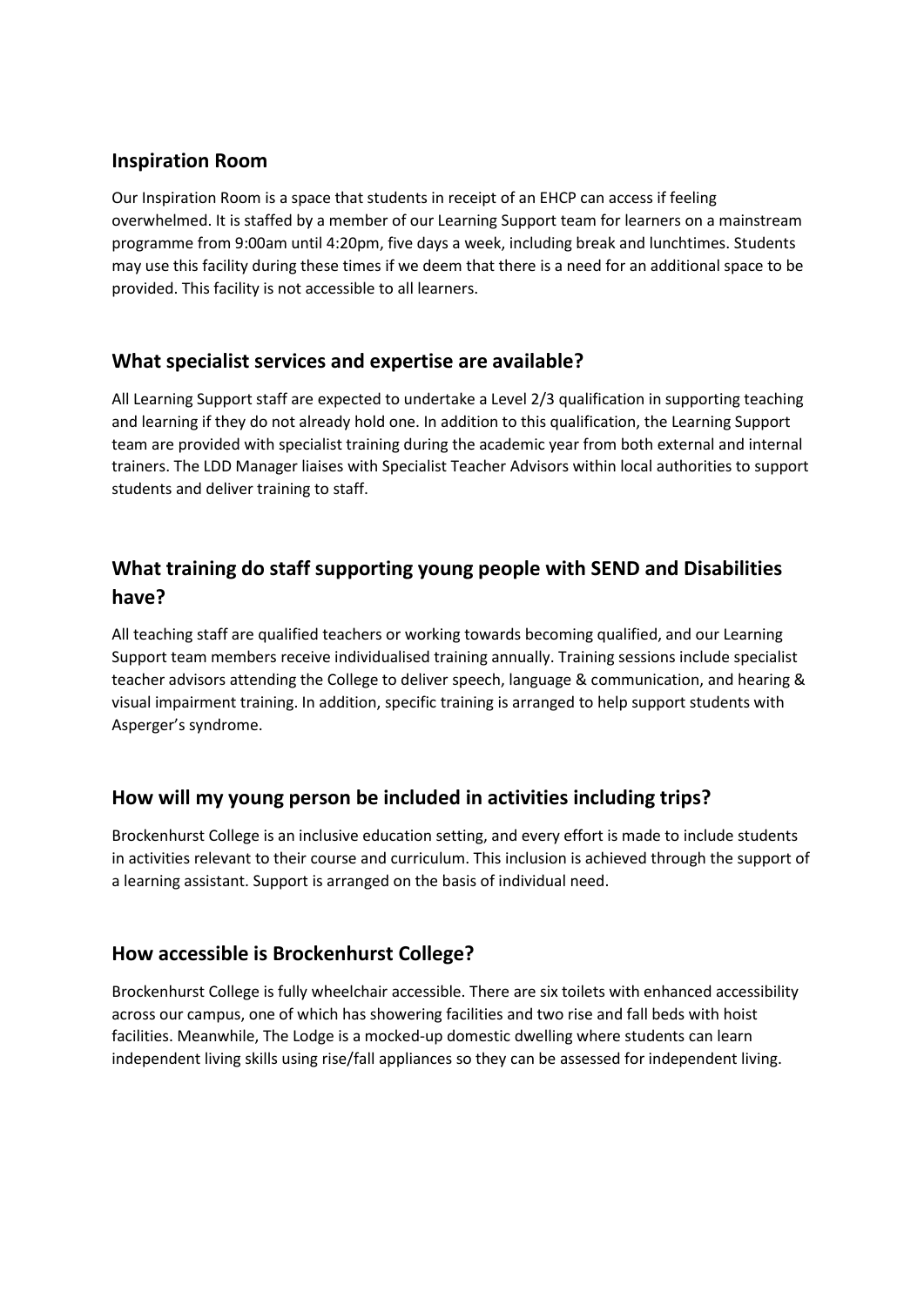# **How do you communicate with parents/guardians and young people whose first language is not English?**

We work with parents/guardians and young people to identify and address needs in collaboration with other services where necessary.

# **How will you support my young person to transfer to a new setting, the next stage of education and ultimately adulthood?**

### **Next Steps**

All students are supported to make informed decisions about careers through our Next Steps programme. This includes one-to-one impartial information, advice and guidance from experienced careers advisors. We also ensure access to a range of workshops, talks, presentations and other events on all the pathways open to learners. Furthermore, we offer students work experience and industrial placement opportunities from our directory of over 2,000 employers, supported by our Employability Development Officer. Importantly, our careers programme adheres to the criteria of the Gatsby Benchmarks. In addition, we are pleased to hold the Matrix Standard for the quality of our information, advice and guidance.

### **Higher Education and Employment**

At Brockenhurst College we are passionate about supporting our learners' progression into Higher Education and/or employment. Throughout their Study Programmes we aim to equip students with all of the necessary skills, knowledge and experiences to make a successful transition ultimately into the workplace. Students are able to track and monitor these through BrockFolio. We also work closely with over 2,000 local employers and apprenticeship providers to provide meaningful and inspirational interactions.

# **Hampshire County Council SEND Employability Hub**

We are proud to be one of eight SEND Employability Hubs in our county, which comes under our local authority's offer for young people in receipt of an EHCP who reside in Hampshire.

Hampshire County Council and its partners are committed to improving outcomes for young people with SEND. Together we encourage learners to have high ambitions. We also place a clear emphasis on education and training that supports progression to independent living, community inclusion, employment and good health.

SEND Employability Hubs provide young people with education, skills, training and personal development, as well as work experience placements and supported internships. Each hub provides pathways based on individual needs and aspirations, while placing a clear emphasis on education and training that supports progression to employment.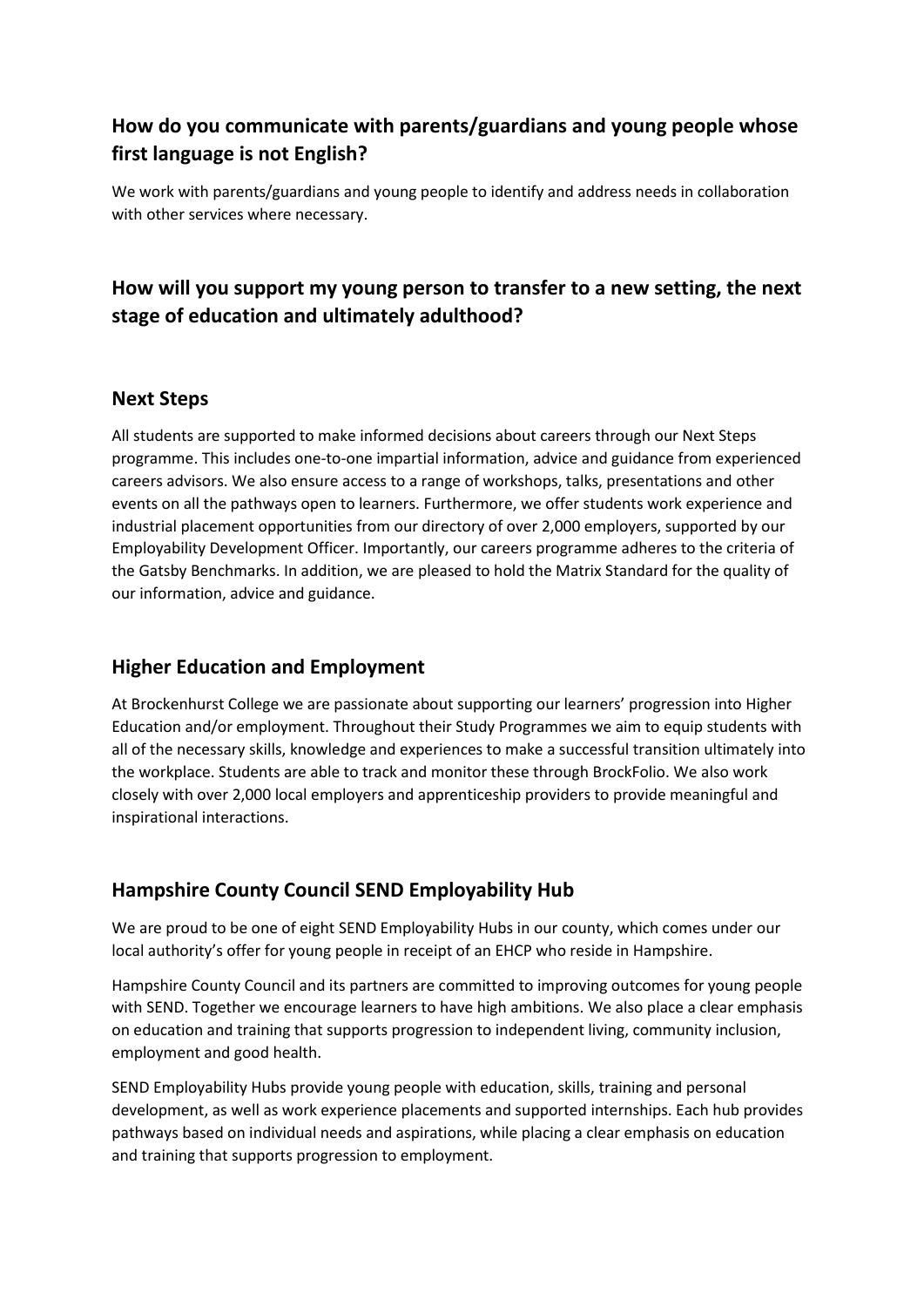The Hubs work with employers across Hampshire to recognise the value and skills that SEND young people bring to the employment market and encourage them to provide meaningful opportunities.

# **How are your resources allocated and matched to young people's SEND requirements?**

Funding will be allocated on the basis of need, with students being funded through their local authority's High Needs Additional Learning Support Fund. Other identified needs will be met through Element 2 of the Education Skills Funding Agency allocation.

# **How is the decision made about what type and how much support my young person will receive?**

Our LDD Manager will attend your young person's Year 11 annual review and meet with you and your young person to discuss the appropriate level of support. The LDD Manager will also receive your young person's EHCP through formal consultation with your local authority. This will enable us to ascertain whether Brock would be a suitable environment for your young person and whether the College would be able to meet the needs outlined. The decision concerning the appropriate level of support will be taken collaboratively by the parties mentioned above. Support will be monitored and may be increased or decreased after review. However, changes will only be applied following a consultation with you and your young person.

# **How are parents/guardians and young people involved currently?**

We encourage communications from parents and young people to ensure a holistic approach to supporting our students on their education journey. The aim of a Further Education college is to enhance and support the development of an individual's independence to optimum levels, preparing them for the world of work or for further study.

# **Who can I contact for further information?**

If you have a concern about your young person's ability to keep up with work and remain focussed, you may wish to contact their subject teacher and/or SSM first. If you have additional concerns, you may wish to contact the Head of Curriculum for the subject area and/or our LDD Manager, Tracey Miller, using tmiller@brock.ac.uk or by calling 01590 625586.

If your young person has SEND needs and you would like to discuss whether Brock would be the appropriate post-16 environment, please contact Tracey Miller or Tracy Turner to arrange an appointment.